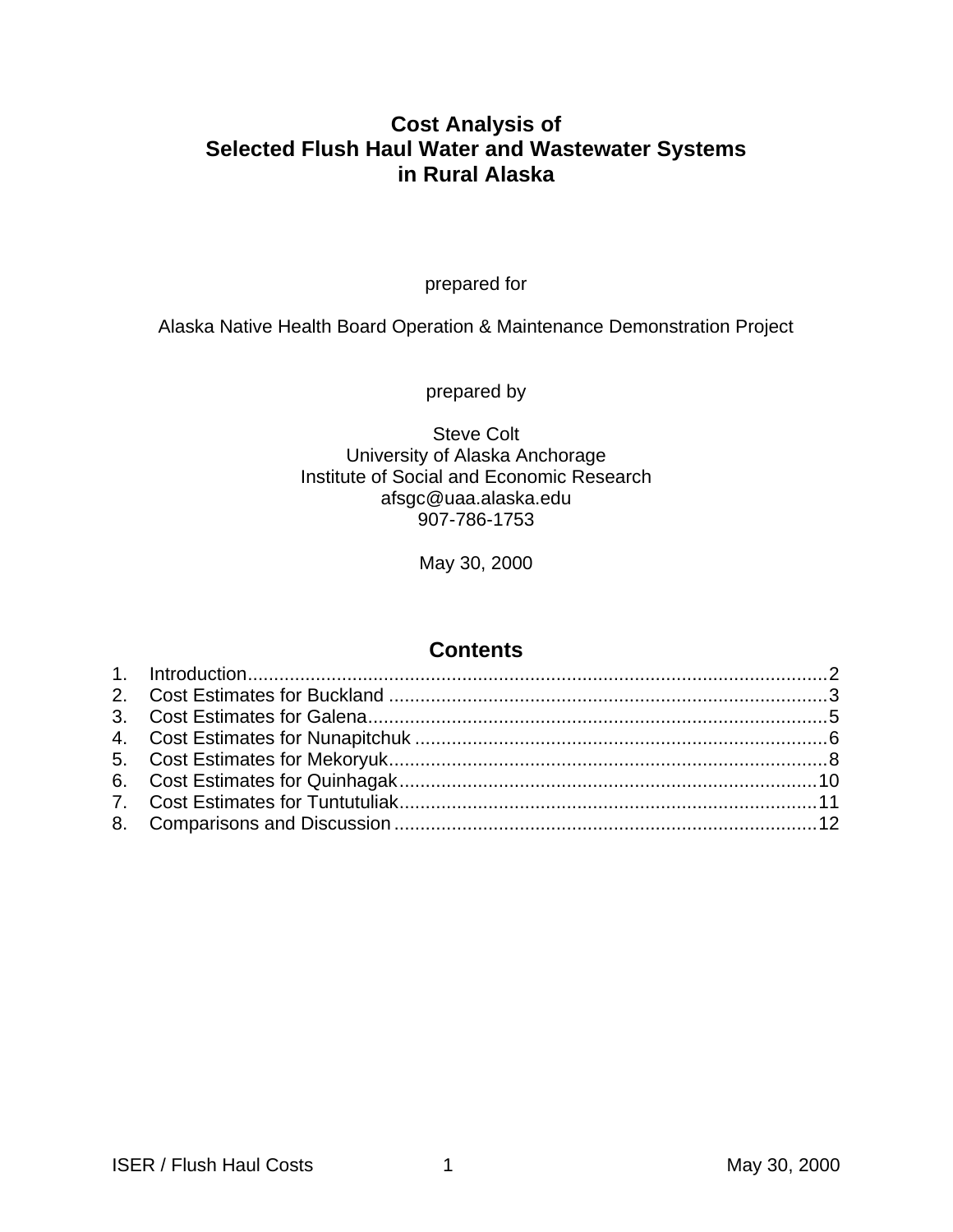## **1. Introduction**

This research memorandum presents and compares estimates of the operating costs of selected flush haul sanitation systems in rural Alaska. The estimates are based on actual operating experience. An accurate picture of operating costs is important when evaluating flush haul systems because communities are generally responsible for paying these costs. People need to know these costs in advance when choosing among alternative systems.

In previous work (Colt 1994) I estimated life-cycle costs for prospective flush haul systems in Buckland and Mekoryuk. These systems have now been operating for several years. In addition, flush haul systems have recently been installed in Galena, Napakiak, Nunapitchuk, Quinhagak, Shishmaref, and Tuntutuliak.

As part of the Alaska Native Health Board Operation and Maintenance Demonstration Project, we collected operating data from the communities of Buckland, Galena, and Nunapitchuk.<sup>1</sup> Additional data for systems in Mekoryuk, Quinhagak, and Tuntutuliak has been collected by others (Yukon-Kuskokwim Health Corporation 1998). This paper therefore considers the six communities listed in Table 1.

| <b>Community</b> | <b>Units Served</b>  | <b>Year and Data Source</b>         |
|------------------|----------------------|-------------------------------------|
| <b>Buckland</b>  | 36                   | 1997/98, ANHB demonstration project |
| Galena           | 97 water, 115 sewage | 1997/98, ANHB demonstration project |
| <b>Mekoryuk</b>  | 65                   | 1999, YKHC                          |
| Nunapitchuk      | 20                   | 1997/98, ANHB demonstration project |
| Qunihagak        | 44                   | 1999, YKHC                          |
| Tuntutuliak      | 37                   | 1999, YKHC                          |

**Table 1 Summary of Communities Analyzed**

This paper proceeds as follows. I first develop flush haul system cost estimates for each community. Next, I compare the data for the four Yukon-Kuskokwim communities using small haul vehicles (ATVs and snowmachines). Finally, I compare the estimates reported here to my earlier – prospective – cost estimates of operating costs (Colt 1994).

The definition of "cost" is the cost of operating the *delivery and removal* system. It does *not* include the cost of treating the water at the treatment plant. I focus on O&M costs,

<sup>1</sup>  $1$  We also attempted to collect data from Mekoryuk, Napakiak, and Shishmaref as part of the ANHB Demonstration Project evaluation process. For Mekoryuk and Napakiak, much useful operating data is contained in the final project reports prepared by Cowater International, but these reports lack actual operating cost detail. From Shishmaref, we have detailed data on the allocation of the operator's time between flush haul and honeybucket haul activities, but no detailed financial data against which to compare this time allocation.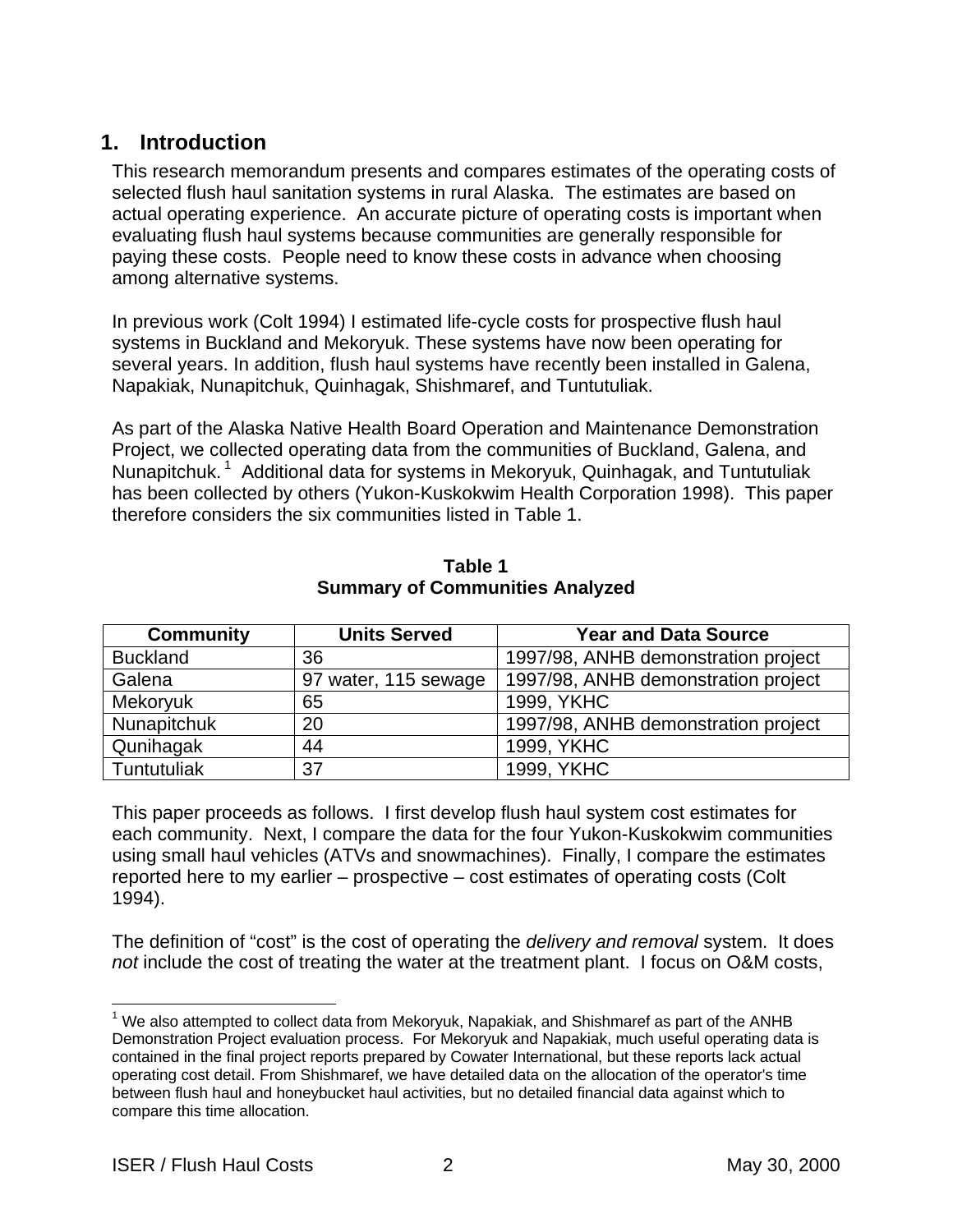since capital costs are generally well determined and were not an objective of this data gathering process. However, I do consider expenses such as depreciation of haul vehicles where data is available. $2$ 

# **2. Cost Estimates for Buckland**

Between 1993 and 1996, Buckland installed a flush haul system for 36 houses based on Hummer vehicles to haul larger quantities of water and sewage. This technology is feasible because the city sits on hard soils that can support the heavier vehicles. Monthly bills for the system can run to more than \$200. In addition some customers have seen their electric bills increase substantially due to increased hot water heating. An additional 48 households were served by a honeybucket haul system as of 1998.

| FH System Size:       |          | 36 households (HH)         |                          |  |  |  |
|-----------------------|----------|----------------------------|--------------------------|--|--|--|
| Other System:         |          |                            | 48 HH using HB Haul      |  |  |  |
| Initial Installation: |          |                            | 14 HH in 1993 (HUD/NIHA) |  |  |  |
| Additions:            |          | 22 HH in 1996 (PHS)        |                          |  |  |  |
| System Type:          |          | PHS/HUD "Flush and Hold"   |                          |  |  |  |
|                       |          |                            |                          |  |  |  |
| Fees Charged:         |          | $25$ \$/full tank of water |                          |  |  |  |
|                       |          | 30 \$/sewage tank haul     |                          |  |  |  |
| Late fees:            | lunknown |                            |                          |  |  |  |
| Delinquency rate:     | unknown  |                            |                          |  |  |  |
|                       |          |                            |                          |  |  |  |

**Table 2: Buckland Flush Haul System Summary (circa 1998)**

The City of Buckland combines the positions of water plant operator, electric plant operator, and water and sewer haulers. The City Administrator uses a 60% allocation factor to assign these pooled utility labor costs to the water and sewer hauling functions, which include flush haul and honeybucket haul. The use of this 60% factor is built in to the monthly haul system cost data reported by the City.

Because of the honeybucket haul operations, it is necessary to break out the portion of total reported hauling costs that should be attributed to the flush haul system. To do this I use the proportion of total households that are served by flush haul and make three additional assumptions about the relative times and frequencies of flush haul (FH) and honeybucket haul (HB) operations. The key assumption is that the average time per honeybucket haul is 50% of the average time for a flush haul sewage haul, because several HB bins can be hauled one after another, while FH hauls are more likely to be "on-demand". With these assumptions I calculate that 60% of total reported water/sewer expenses should be allocated to flush haul services, as shown in Table 3.

 2 Since vehicles depreciate rapidly, they can be legitimately considered an operating cost or a capital cost, depending on one's perspective.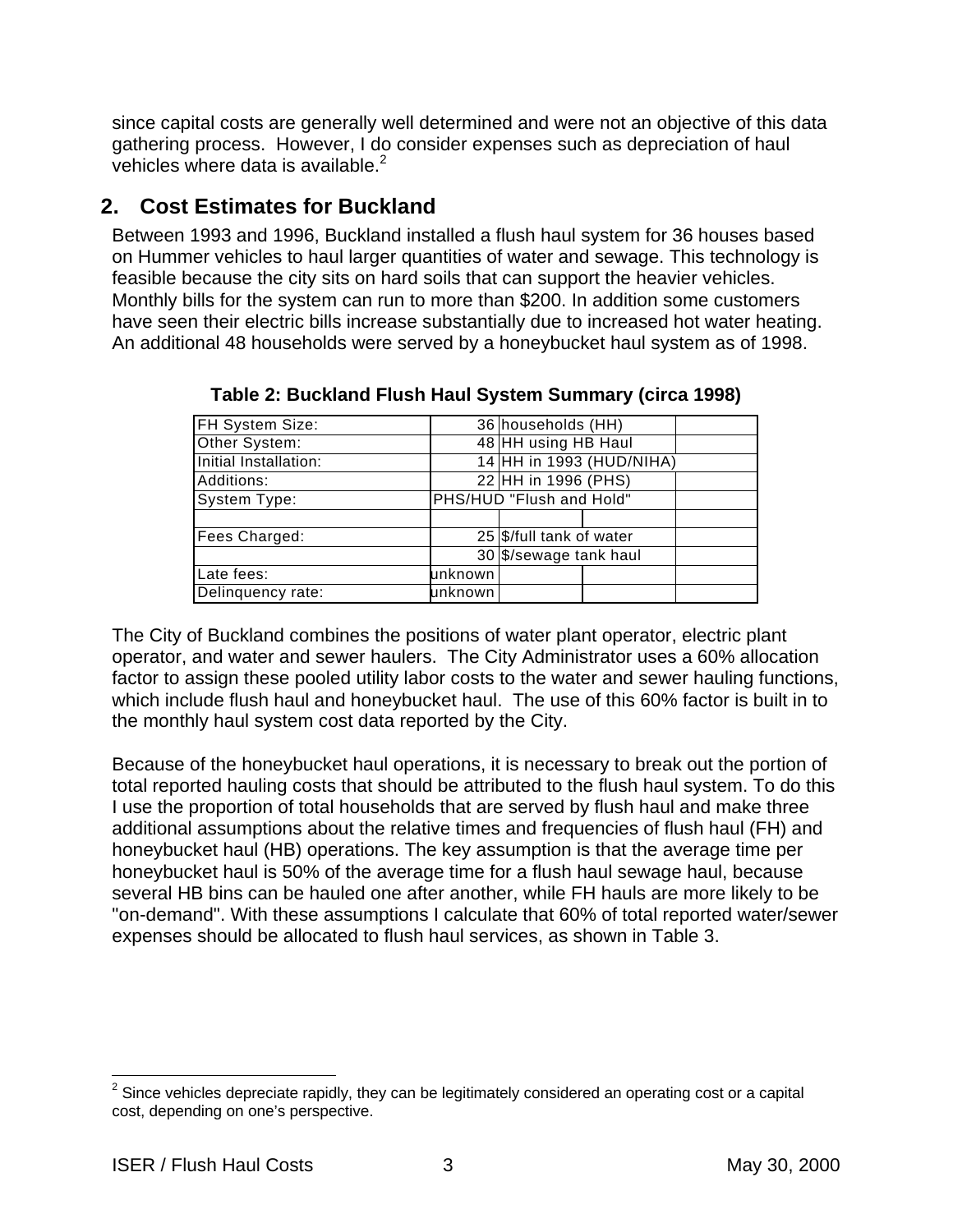#### **Table 3**

| Computation of FH share of the total water/sewer function time: |  |  |  |      |  |
|-----------------------------------------------------------------|--|--|--|------|--|
|                                                                 |  |  |  |      |  |
| <b>Assumptions:</b>                                             |  |  |  |      |  |
| ratio of FH sewer hauls to all sewer hauls:                     |  |  |  | 0.27 |  |
| ratio of HB haul time to FH sewer haul time                     |  |  |  | 0.50 |  |
| ratio of FH water hauls to FH sewer hauls                       |  |  |  | 1.00 |  |
| ratio of FH water haul time to FH sewer haul time               |  |  |  | 1.00 |  |
|                                                                 |  |  |  |      |  |
| <b>Results:</b>                                                 |  |  |  |      |  |
| Time breakout in units of FH sewer haul time:                   |  |  |  |      |  |
| FH sewer hauls                                                  |  |  |  | 1.00 |  |
| Honeybucket sewer hauls                                         |  |  |  | 1.33 |  |
| FH water hauls                                                  |  |  |  | 1.00 |  |
|                                                                 |  |  |  |      |  |
| FH time as % of total time                                      |  |  |  | 60%  |  |

Using this 60% allocation factor, $3$  the resulting flush haul cost estimates for Buckland are shown in Table 4. The average cost of service is \$1,007 per household per year.

|                        |                          |       |                          |                      | FH             |
|------------------------|--------------------------|-------|--------------------------|----------------------|----------------|
|                        | total                    | FH    | FH                       | # of                 | \$ per         |
| <b>Item</b>            | amount                   | share | amount                   | households household |                |
| Labor                  | 54,608                   | 60%   | 32,765                   | 36                   | 910            |
| Fuel                   | 1,294                    | 60%   | 776                      | 36                   | 22             |
| Electricity            |                          | 60%   | $\overline{\phantom{a}}$ | 36                   |                |
| Equipment              | -                        | 60%   | -                        | 36                   |                |
| Parts                  | 91                       | 60%   | 55                       | 36                   | $\overline{2}$ |
| Repairs (outside svcs) | 4,291                    | 60%   | 2,575                    | 36                   | 72             |
| Supplies               | 114                      | 60%   | 68                       | 36                   | 2              |
| Travel                 |                          | 60%   | $\overline{\phantom{0}}$ | 36                   |                |
| Accounting & Legal     | $\overline{\phantom{0}}$ | 60%   | $\overline{\phantom{a}}$ | 36                   |                |
| Rent                   |                          | 60%   | $\blacksquare$           | 36                   |                |
| Telephone              |                          | 60%   | $\overline{\phantom{0}}$ | 36                   |                |
| Other                  |                          | 60%   | $\overline{\phantom{0}}$ | 36                   |                |
| <b>Total</b>           | 60,398                   |       | 36.239                   | 36                   | 1,007          |

**Table 4: Buckland Estimated Flush Haul O&M Costs for 36 Houses**

It is important to note that these expenses reflect significant repairs to the Hummer vehicles, although they do not seem to reflect any kind of routine vehicle maintenance.

 3 It is a coincidence that both allocation factors mentioned in this section are equal to 60%.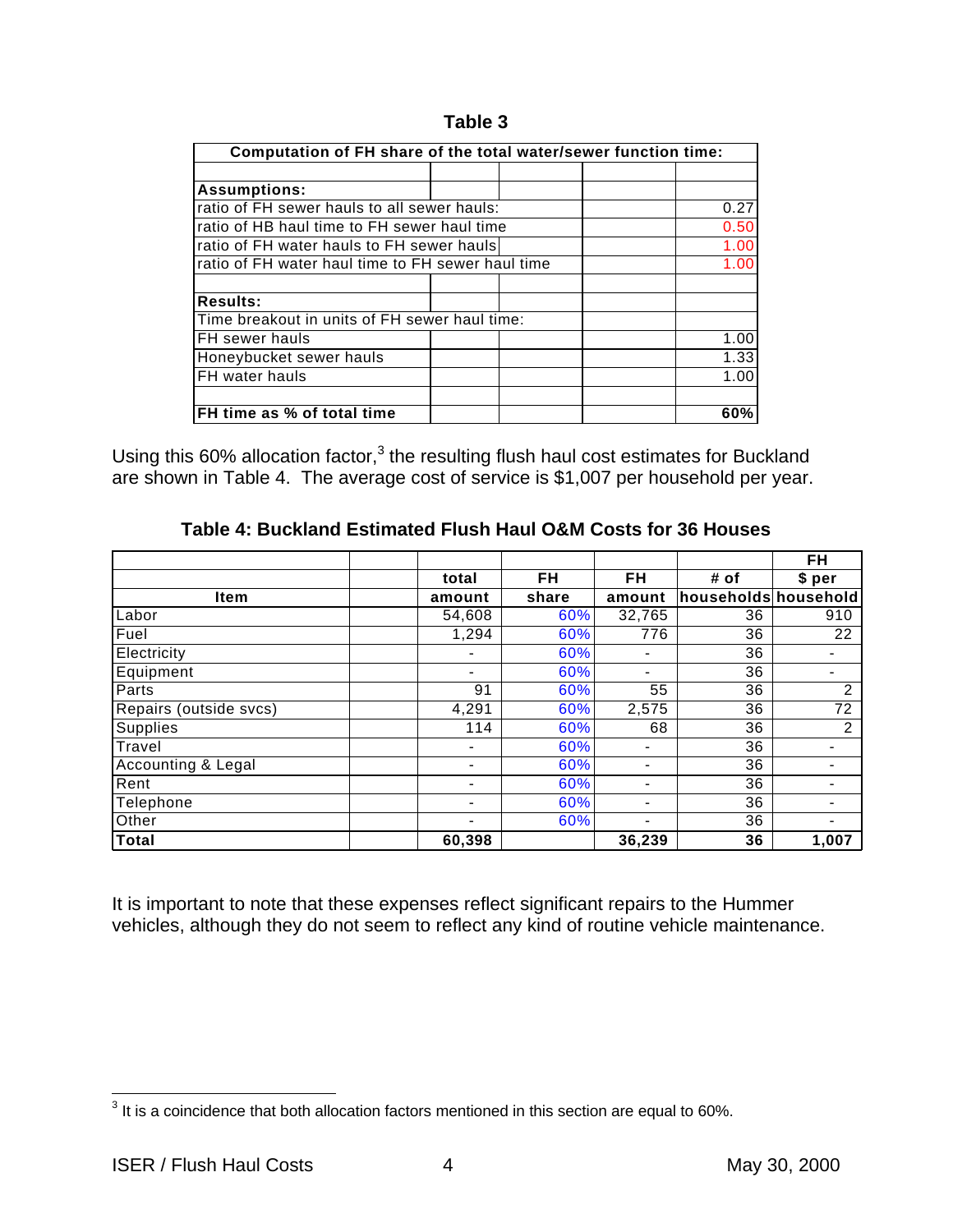# **3. Cost Estimates for Galena**

The City of Galena has provided hauled water and sewer service since 1975. As of October 1997 they served about 100 customers with trucked water and about 115 customers with sewer haul.

|        | Galena System Summary -- as of October 1997 |                           |                 |
|--------|---------------------------------------------|---------------------------|-----------------|
|        | Population and Households                   |                           |                 |
|        | 1990 Census Occupied housing unit           | 173                       |                 |
|        | 1997 occupied housing units                 | 200                       |                 |
|        |                                             |                           |                 |
|        | Physical Size of system                     |                           |                 |
| Water  |                                             |                           |                 |
|        | HH receiving piped water                    | 28                        |                 |
|        | customers receiving hauled water            | 97                        |                 |
|        |                                             |                           |                 |
| Sewer  |                                             |                           |                 |
|        | holding tanks pumped                        | 115                       |                 |
|        | septic tanks                                | 36                        |                 |
|        | honey buckets                               | 38                        |                 |
|        | outhouses                                   | 13                        |                 |
|        |                                             |                           |                 |
|        | Haul system residential customers           | 160                       |                 |
|        | Haul system commercial customers            | 20                        |                 |
|        |                                             |                           |                 |
| Rates  |                                             |                           |                 |
|        | water delivery                              | $\overline{0.075}$ \$/gal |                 |
|        | sewer haul 200 gals                         |                           | 12.00 \$/pickup |
|        | sewer haul 1000 gals                        |                           | 45.00 \$/pickup |
|        | sewer haul 2000 gals                        |                           | 82.50 \$/pickup |
|        |                                             |                           |                 |
| Output |                                             |                           |                 |
|        | gallons of water delivered by pipe          | 70,000                    | gal/mo          |
|        | water delivered by truck                    | 70,000                    | gal/mo          |

**Table 5**

The City of Galena maintains a well-developed bookkeeping system that allocates direct expenses to hauled water and hauled sewer functions. However, administrative costs for water, sewer, and solid waste are lumped together. I have allocated these admin costs based on the ratio of total haul system direct costs to total utilities (water/sewer/solid waste) direct costs. Table 6 shows the resulting estimates of haul system O&M costs. The average cost of service is \$1,085 per household per year.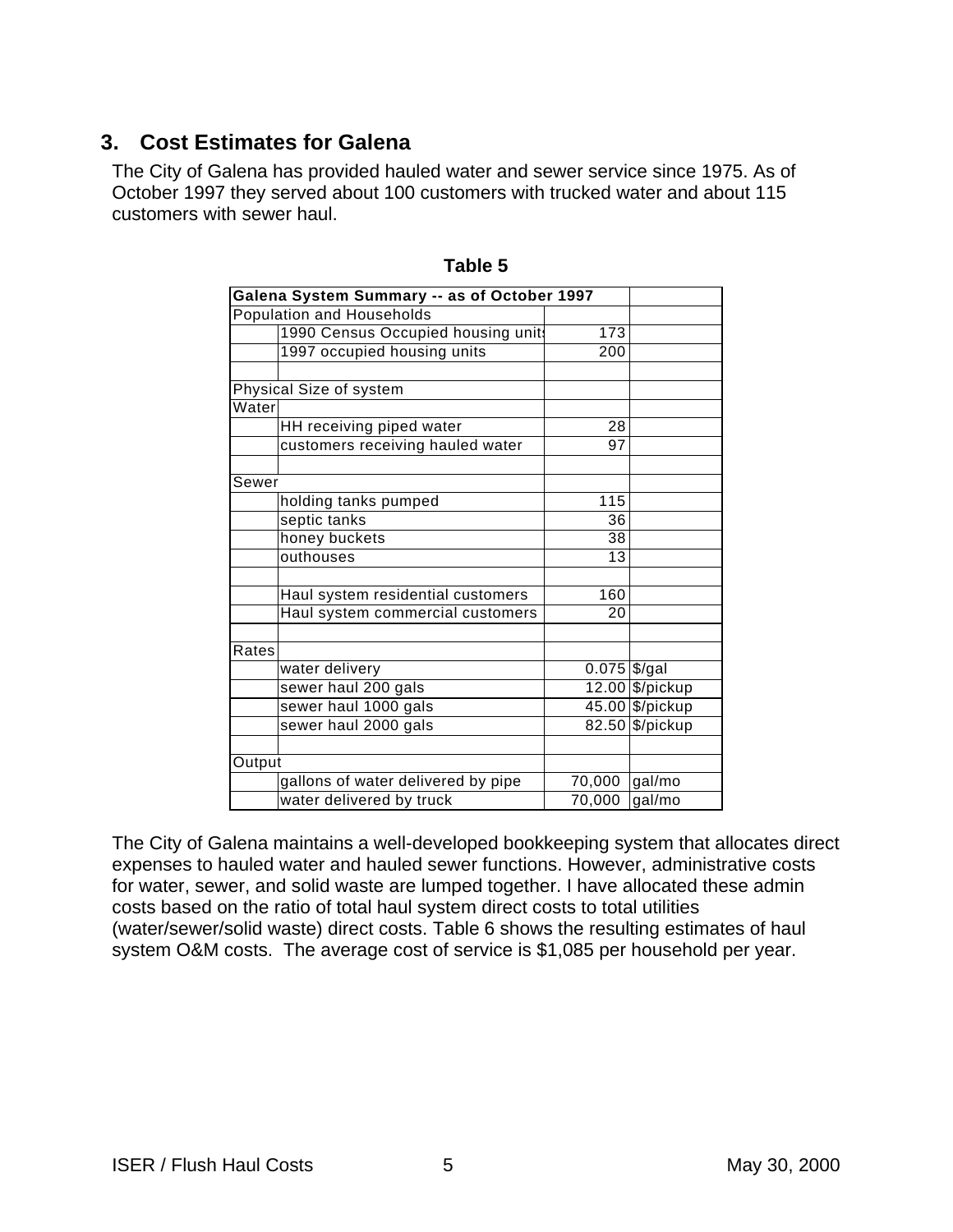|                                        | <b>FY98</b>   | <b>FY97</b> | Average | # of  | \$ per         | gallons/ |
|----------------------------------------|---------------|-------------|---------|-------|----------------|----------|
|                                        | <b>Budget</b> | Actual      |         | cust. | cust.          | cust/day |
| <b>Water Delivery</b>                  |               |             |         |       |                |          |
| Labor (mostly operators)               | 32,961        | 44,243      | 38,602  | 97    | 398            |          |
| Fuel                                   | 1,800         | 2,179       | 1,990   | 97    | 21             |          |
| Vehicle repair                         | 1,000         | 870         | 935     | 97    | 10             |          |
| Supplies                               | 200           | 549         | 375     | 97    | 4              |          |
| Insurance                              | 1,700         | 1,353       | 1,527   | 97    | 16             |          |
| <b>Subtotal Water Delivery</b>         | 37,661        | 49,194      | 43,428  | 97    | 448            | 24       |
|                                        |               |             |         |       |                |          |
| <b>Sewer Haul</b>                      |               |             |         |       |                |          |
| Labor (mostly operators)               | 29,973        | 32,907      | 31,440  | 115   | 273            |          |
| Fuel                                   | 1,800         | 1,626       | 1,713   | 115   | 15             |          |
| Vehicle repair                         | 500           | 485         | 493     | 115   | 4              |          |
| <b>Supplies</b>                        | 200           | 688         | 444     | 115   | $\overline{4}$ |          |
| Insurance                              | 1,700         | 1,353       | 1,527   | 115   | 13             |          |
| Subtotal Sewer Haul                    | 34,173        | 37,059      | 35,616  | 115   | 310            |          |
|                                        |               |             |         |       |                |          |
| <b>Administration Cost (allocated)</b> |               |             |         |       |                |          |
| <b>Total Direct Haul Operation</b>     | 71,834        | 86,253      | 79,044  |       | 757            |          |
| Total Direct all non-electric utils    | 205,724       | 154,273     |         |       |                |          |
| Ratio for allocation of total admin    |               |             |         |       |                |          |
| to haul operations                     | 35%           | 56%         |         |       |                |          |
| <b>Allocated Admin Costs</b>           | 30,126        | 41,768      | 35,947  |       |                |          |
|                                        |               |             |         |       |                |          |
| <b>Total Cost of Haul Service</b>      | 101,960       | 128,021     | 114,990 | 106   | 1,085          |          |

### **Table 6: Galena O&M Cost Summary for FY97 and FY98**

Analysis of utility records revealed that a substantial number of households had reduced their usage to fewer than 10 trips per year. Also, there was a checkerboard pattern of FH use, which may cause average costs of service to be higher than they would be if more people used the service in contiguous blocks of houses.

## **4. Cost Estimates for Nunapitchuk**

A combination of 5 Cowater plus 15 David Nairne FH units were in place in Nunapitchuk during the ANHB data collection period of October 1997 - September 1998. The expenditure data also reflect service to 87 HB haul household accounts.

The charges for service as of 4/98 are \$20 for a full tank sewage haul or a full tank water delivery. This represents an increase from \$15 per sewage haul as of 8/97.

Joe Sarcone's field notes from 8/97 indicate that the city spent about \$3,000 the previous year maintaining boardwalks for FH system use. This expense would be categorized as a labor item according to the list of expense categories used.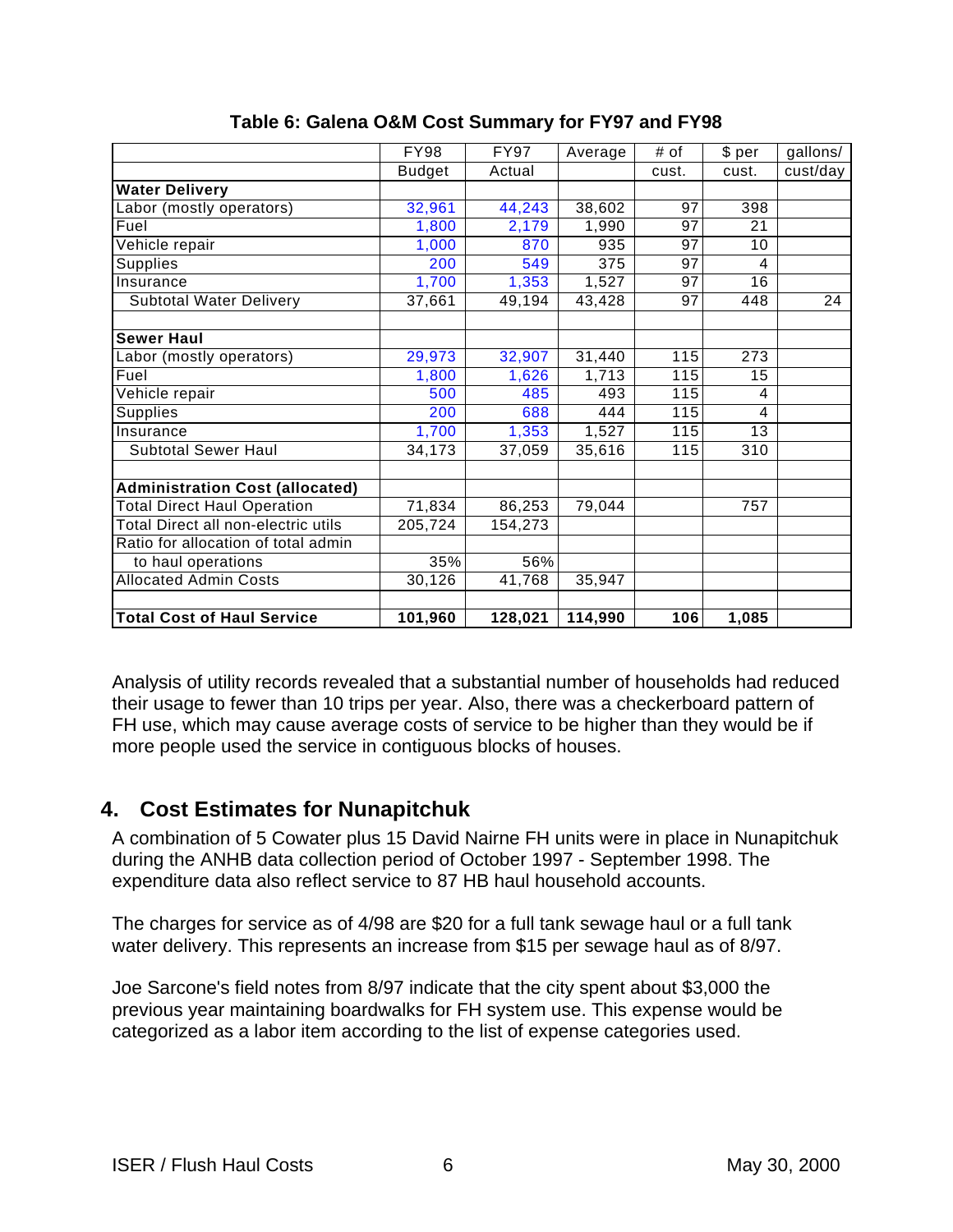Table 7 summarizes the basic system data for Nunapitchuk. The main point to note is that the water and sewer system is a combination of 20 flush haul units *and* 87 honeybucket haul units.

| FH System Size:       |                                              | 20 households (HH)     |  |  |  |
|-----------------------|----------------------------------------------|------------------------|--|--|--|
| Other System:         |                                              | 87 HH using HB Haul    |  |  |  |
| Initial Installation: |                                              | 5 HH in 1991 (Cowater) |  |  |  |
| Additions:            | 15 HH in 1996 (Nairne)                       |                        |  |  |  |
| System Type:          | Cowater (5) and Nairne (15)                  |                        |  |  |  |
|                       |                                              |                        |  |  |  |
| Fees Charged:         | 20   \$/full tank of water                   |                        |  |  |  |
|                       | 20 \$/sewage tank haul                       |                        |  |  |  |
| Late fees:            | 5% surcharge rate per month on late payments |                        |  |  |  |
| Delinquency rate:     | 10% after interest rate imposed              |                        |  |  |  |
|                       |                                              |                        |  |  |  |

### **Table 7: Nunapitchuk Flush Haul System Summary**

Because of the honeybucket haul operations, it is necessary to break out the portion of reported actual costs that should be attributed to the flush haul system. I use the same method as described above for Buckland. For the Nunapitchuk situation I calculate that about 50% of total reported water/sewer expenses should be allocated to flush haul services, as shown in Table 8.

| Computation of FH share of the total water/sewer function time: |  |  |  |      |  |
|-----------------------------------------------------------------|--|--|--|------|--|
|                                                                 |  |  |  |      |  |
| <b>Assumptions:</b>                                             |  |  |  |      |  |
| ratio of FH sewer hauls to all sewer hauls:                     |  |  |  | 0.19 |  |
| ratio of HB haul time to FH sewer haul time                     |  |  |  | 0.50 |  |
| ratio of FH water hauls to FH sewer hauls                       |  |  |  | 1.00 |  |
| ratio of FH water haul time to FH sewer haul time               |  |  |  | 1.00 |  |
|                                                                 |  |  |  |      |  |
| <b>Results:</b>                                                 |  |  |  |      |  |
| Time breakout in units of FH sewer haul time:                   |  |  |  |      |  |
| FH sewer hauls                                                  |  |  |  | 1.00 |  |
| Honeybucket sewer hauls                                         |  |  |  | 2.18 |  |
| FH water hauls                                                  |  |  |  | 1.00 |  |
|                                                                 |  |  |  |      |  |
| FH time as % of total time                                      |  |  |  |      |  |

#### **Table 8:**

With the allocation percentage estimated, I now compute the actual expenses for the flush haul system during the study period. The total actual O&M expenses are \$768 per household served. This is almost surely an underestimate of the true cost since it does not include any vehicle depreciation, vehicle repairs, or replacement parts. However, some of the reported labor cost may be due to routine vehicle maintenance.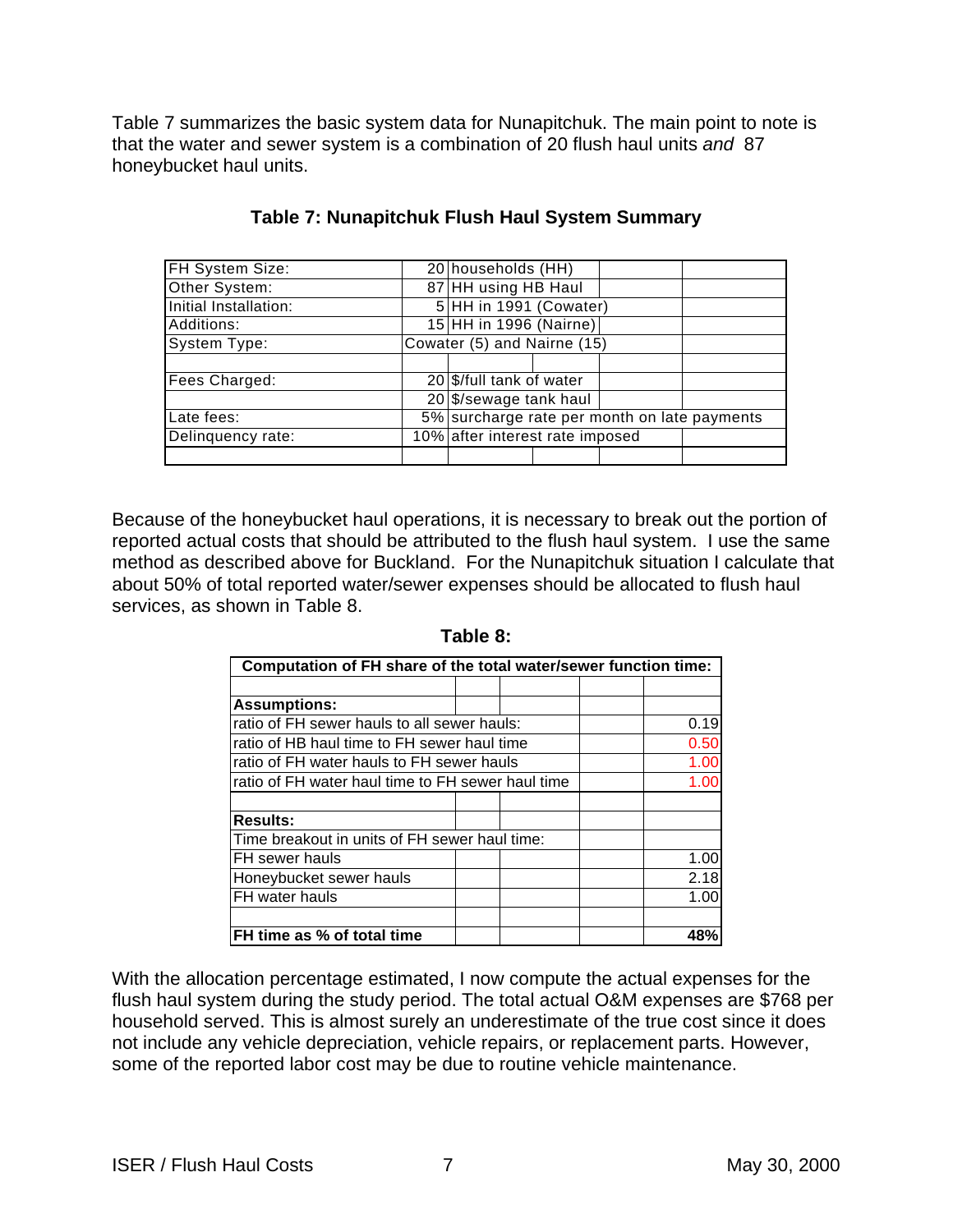#### **Table 9: Nunapitchuk Estimated O&M Costs for Flush Haul Service to 20 Households (based on data from 10/97 to 9/98)**

|                        |                          |       |                          |            | <b>FH</b>                    |
|------------------------|--------------------------|-------|--------------------------|------------|------------------------------|
|                        | total                    | FH    | FH                       | # of       | \$ per                       |
| <b>Item</b>            | amount                   | share | amount                   | households | household                    |
| Labor                  | 28,225                   | 50%   | 14,113                   | 20         | 706                          |
| Fuel                   | 1,503                    | 50%   | 752                      | 20         | 38                           |
| Electricity            | 323                      | 50%   | 162                      | 20         | 8                            |
| Equipment              |                          | 50%   |                          | 20         |                              |
| Parts                  | $\overline{\phantom{0}}$ | 50%   | -                        | 20         | $\qquad \qquad \blacksquare$ |
| Repairs (outside svcs) | 60                       | 50%   | 30                       | 20         | 2                            |
| <b>Supplies</b>        | 4                        | 50%   | 2                        | 20         | 0                            |
| Travel                 | -                        | 50%   | $\overline{\phantom{0}}$ | 20         |                              |
| Accounting & Legal     |                          | 50%   |                          | 20         |                              |
| Rent                   |                          | 50%   |                          | 20         |                              |
| Telephone              | 217                      | 50%   | 109                      | 20         | 5                            |
| Other                  | 391                      | 50%   | 196                      | 20         | 10                           |
| Total                  | 30,723                   |       | 15,362                   | 20         | 768                          |

# **5. Cost Estimates for Mekoryuk**

The Mekoryuk flush haul system was one of the first to be installed in Alaska. When data were collected during the first half of 1999 the system comprised 65 Cowater Flush Tank and Haul (FTH) units (YKHC 1999). The Cowater system uses blowers to transfer sewage and greywater from the house to an external holding tank. Sewage and water are hauled in 100-gallon tanks pulled by an ATV or snowmachine.

Table 10 summarizes the Mekoryuk system characteristics. The low number of hauls per unit is perhaps noteworthy. The YKHC report suggests that some customers selfhaul their water and others have disconnected their kitchen sink drains from the system so that greywater is manually emptied into outdoor drainage ditches.

| Table 10: Mekoryuk Flush Haul System Summary |  |
|----------------------------------------------|--|
|                                              |  |

| <b>FH System Size</b>               |                                   | 65 units                               |  |                   |  |
|-------------------------------------|-----------------------------------|----------------------------------------|--|-------------------|--|
| (as of winter 1999)                 |                                   |                                        |  |                   |  |
| System type:                        | Cowater Flush Tank and Haul (FTH) |                                        |  |                   |  |
| Gallons per haul                    | 100                               |                                        |  |                   |  |
| <b>Estimated annual water hauls</b> |                                   | $538$ hauls, or:                       |  | 8 hauls per unit  |  |
| Estimated annual sewage hauls       |                                   | $757$ hauls, or:                       |  | 12 hauls per unit |  |
| Fees Charged:                       |                                   | \$22.50   per 100 gallon tank of water |  |                   |  |
|                                     |                                   | \$22.50 per sewage haul                |  |                   |  |

The cost data for the Mekoryuk FTH are not "co-mingled" with other functions due to the accuracy of the survey methods. No allocations of shared operator time are necessary. Table 11 shows the resulting cost estimates.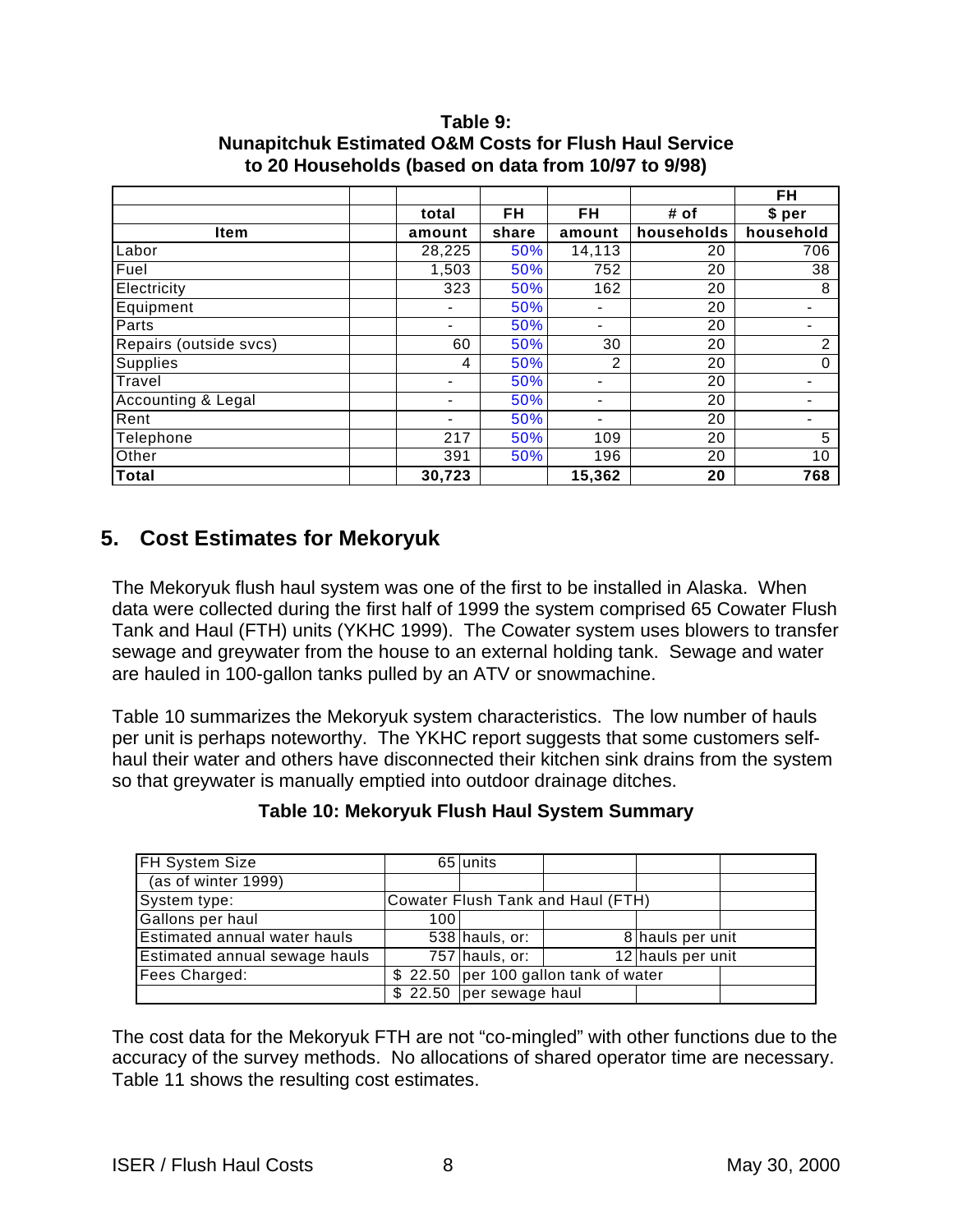|                               |                       |           |                          |                         | FH     |
|-------------------------------|-----------------------|-----------|--------------------------|-------------------------|--------|
|                               | total                 | <b>FH</b> | FH                       | # of                    | \$ per |
| Item                          | amount                | share     | amount                   | households household    |        |
| Labor -- water                | 4,907                 | 100%      | 4,907                    | 65                      | 75     |
| Labor -- sewage               | 6,904                 | 100%      | 6,904                    | 65                      | 106    |
| Fuel                          | 680                   | 100%      | 680                      | 65                      | 10     |
| Access (snow removal)         | 9,460                 | 100%      | 9,460                    | 65                      | 146    |
| <b>Equipment depreciation</b> | 1,788                 | 100%      | 1,788                    | 65                      | 28     |
| Equipment routine O&M         | 1,278                 | 100%      | 1,278                    | 65                      | 20     |
| Major Repairs (outside svcs)  |                       | 100%      |                          | 65                      |        |
| <b>Supplies</b>               |                       | 100%      |                          | 65                      |        |
| Travel                        | $\blacksquare$        | 100%      | $\overline{\phantom{a}}$ | 65                      |        |
| Admin, Accounting & Legal     | 7,625                 | 100%      | 7,625                    | 65                      | 117    |
| Rent                          | $\blacksquare$        | 100%      |                          | 65                      |        |
| Telephone                     | ۰                     | 100%      | $\overline{\phantom{a}}$ | 65                      |        |
| Other                         |                       | 100%      |                          | 65                      |        |
| <b>Total</b>                  | 32,641                |           | 32,641                   | 65                      | 502    |
|                               |                       |           |                          |                         |        |
|                               | Total number of hauls |           | 1,295                    | (538 water + 757 sewer) |        |
|                               | Average cost per haul |           | \$<br>25                 |                         |        |

**Table 11: Mekoryuk Annual Operating Expenses for Flush Haul Service to 65 Units (based on data from 1/99 to 6/99)**

In contrast to Nunapitchuk, the Mekoryuk estimate does include an estimate for depreciation of the snow machine and ATV. The number may be low, however, due to the method used in the YKHC report. $4\,$  A key issue in determining actual depreciation is whether the vehicles wear out over some fixed lifetime independent of the number of hauls they make per year, or whether they wear out in direct proportion to their running time. Only additional years of experience from several communities will be able to resolve this question. However, vehicle depreciation is a minor cost element, accounting for only 6-10% percent of total O&M in Mekoryuk and similar systems.

The other noteworthy cost item for Mekoryuk is snow removal, which costs almost as much in labor time as the actual hauling operations. According to the YKHC report, the Native Village of Mekoryuk requires that customers provide access to their external holding tanks, but since "access" has not been clearly defined, the City currently assumes the responsibility for clearing snow around tanks.

<sup>1</sup>  $4$  The YKHC methodology starts with a vehicle "design lifetime" (5 years, for example) and assumes that this design lifetime would be achieved under "full-scale" village service (defined as service to all households). They then increase the vehicle lifetime if a system is only serving some portion of the "full scale" number of households. There is no way to judge in advance whether the assumed "design lifetime" or the adjustment for operation at less than "full scale" are valid. Only actual operating experience will provide the data on how fast these vehicles actually wear out.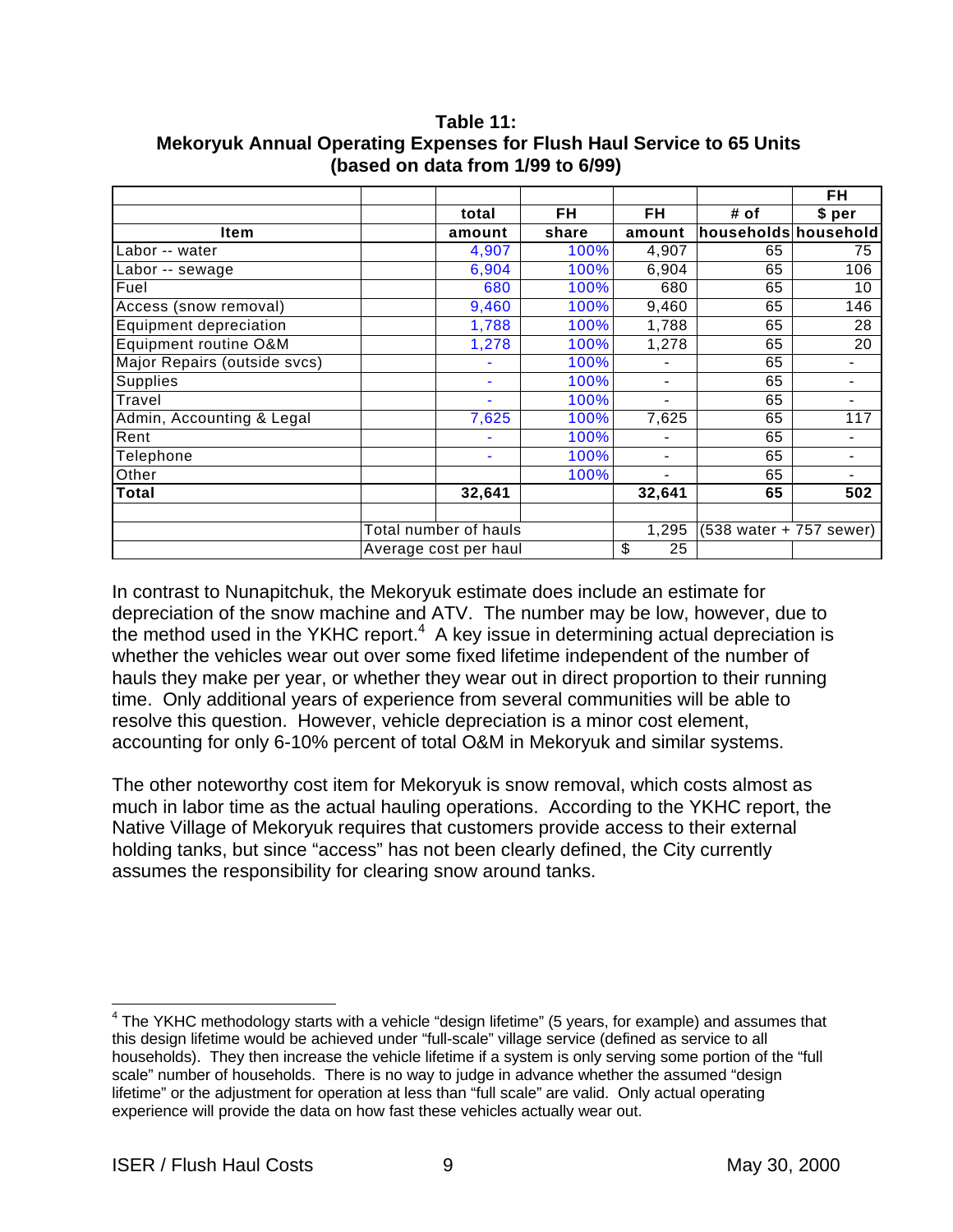# **6. Cost Estimates for Quinhagak**

Quinhagak has a Pump and Haul (PH) system designed by David Nairne and Associates. As of June 1999, the system served 44 units. The PH system moves 200 gallons per haul. Table 12 summarizes the Quinhagak system.

| <b>FH System Size</b>         |     | 44 units                             |  |                   |  |
|-------------------------------|-----|--------------------------------------|--|-------------------|--|
| (as of winter 1999)           |     |                                      |  |                   |  |
| System type:                  |     | Pump and Haul (David Nairne)         |  |                   |  |
| Gallons per haul              | 200 |                                      |  |                   |  |
| Estimated annual water hauls  |     | $471$ hauls, or:                     |  | 11 hauls per unit |  |
| Estimated annual sewage hauls |     | $456$ hauls, or:                     |  | 10 hauls per unit |  |
| Fees Charged:                 |     | \$15.00 per 200 gallon tank of water |  |                   |  |
|                               |     | $$20.00$ per 200 gallon sewage haul  |  |                   |  |

**Table 12: Quinhagak Flush Haul System Summary**

Quinhagak has roughly the same number of hauls per unit as other study villages even though the system provides twice as much volume per haul. Quinhagak also has slightly lower fees *per haul,* which translate to a user fee *per gallon* that is less than half the user fee per gallon in Mekoryuk. The lower fee per gallon is associated with about twice the usage in terms of gallons per unit.

Table 13 shows the estimated annual O&M costs for the Quinhagak PH system.

**Table 13: Quinhagak Annual Operating Expenses for Flush Haul Service to 44 Units (based on data from 1/99 to 6/99)**

|                              |                       |                       |       |                |                                            | FH                           |
|------------------------------|-----------------------|-----------------------|-------|----------------|--------------------------------------------|------------------------------|
|                              |                       | total                 | FH    | FH             | # of                                       | \$ per                       |
| <b>Item</b>                  |                       | amount                | share | amount         | households household                       |                              |
| Labor -- water               |                       | 4,634                 | 100%  | 4,634          | 44                                         | 105                          |
| Labor -- sewage              |                       | 4,130                 | 100%  | 4,130          | 44                                         | 94                           |
| Fuel                         |                       | 555                   | 100%  | 555            | 44                                         | 13                           |
| Access (snow removal)        |                       |                       | 100%  |                | 44                                         | $\qquad \qquad \blacksquare$ |
| Equipment depreciation       |                       | 867                   | 100%  | 867            | 44                                         | 20                           |
| Equipment routine O&M        |                       | 1,632                 | 100%  | 1,632          | 44                                         | 37                           |
| Major Repairs (outside svcs) |                       |                       | 100%  |                | 44                                         |                              |
| Supplies                     |                       |                       | 100%  | $\blacksquare$ | 44                                         |                              |
| Travel                       |                       |                       | 100%  |                | 44                                         | -                            |
| Admin, Accounting & Legal    |                       | 127                   | 100%  | 127            | 44                                         | 3                            |
| Rent                         |                       |                       | 100%  |                | 44                                         |                              |
| Telephone                    |                       |                       | 100%  | $\blacksquare$ | 44                                         | -                            |
| Other                        |                       |                       | 100%  | $\blacksquare$ | 44                                         | $\qquad \qquad \blacksquare$ |
| <b>Total</b>                 |                       | 11,944                |       | 11,944         | 44                                         | 271                          |
|                              |                       |                       |       |                |                                            |                              |
|                              |                       | Total number of hauls |       | 927            | $(471 \text{ water} + 456 \text{ severe})$ |                              |
|                              | Average cost per haul |                       |       | \$<br>13       |                                            |                              |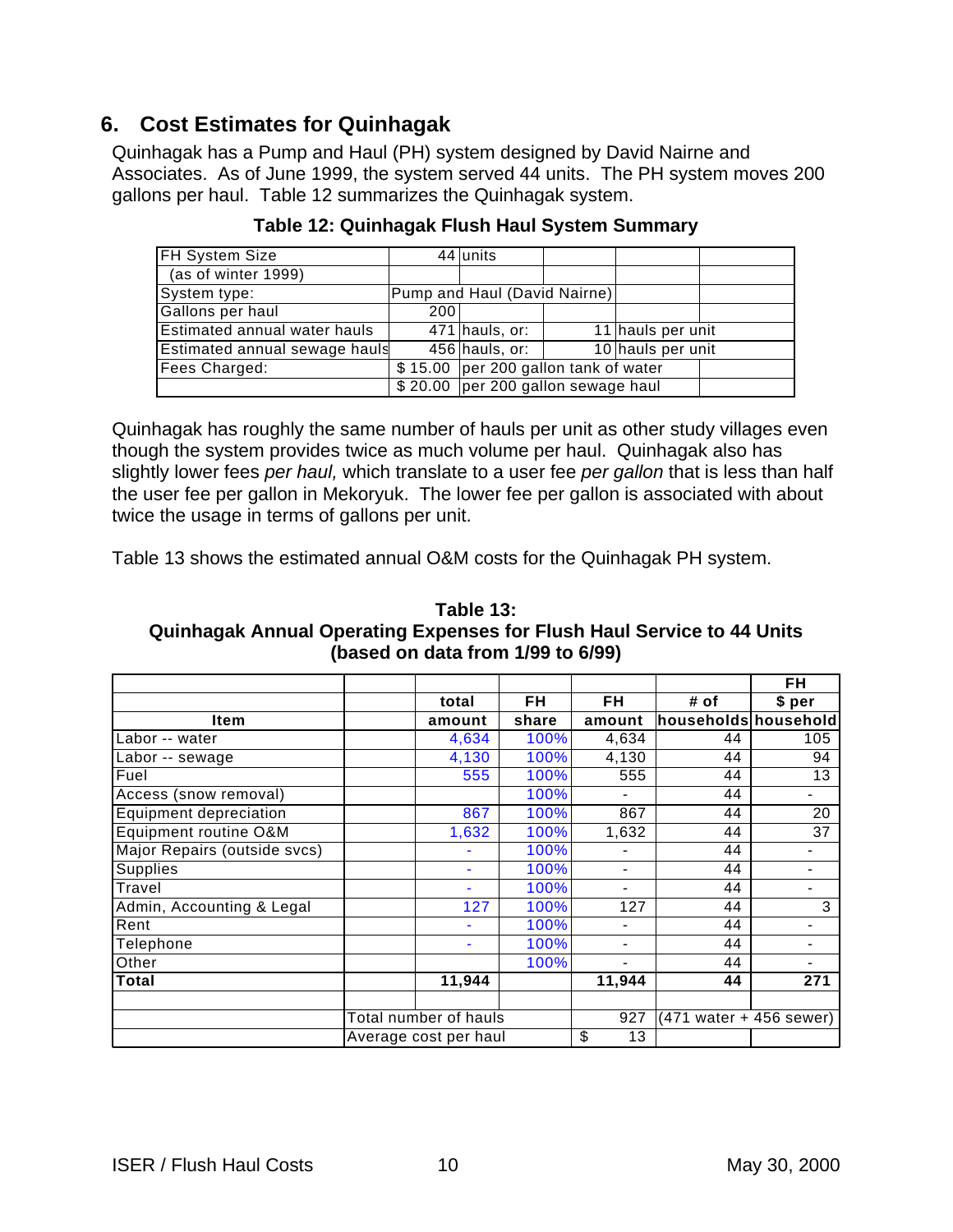The average cost in Quinhagak is only \$271 per household -- significantly lower than the cost in Mekoryuk. There are two principal reasons for this. First, Quinhagak has no significant snow removal costs. Second, this system apparently uses little or no administrative time to operate the system. Although the YKHC analysis verified the very low amount of admin time devoted to system operation, it is possible that there are significant amounts of time being spent on flush haul work orders and billing by the clerical staff at the IRA Council office.

# **7. Cost Estimates for Tuntutuliak**

In the Native Village of Tuntutuliak, the Tuntutuliak Community Services Association (TCSA) operates a Microflush (MF) system with 37 units as of June 1999. Each haul delivers 130 gallons of water or removes slightly more than 130 gallons of sewage. Table 14 shows the Tuntutuliak system summary.

| FH System Size                      |                 | 37 units                              |  |                   |  |
|-------------------------------------|-----------------|---------------------------------------|--|-------------------|--|
| (as of winter 1999)                 |                 |                                       |  |                   |  |
| System type:                        | Microflush (MF) |                                       |  |                   |  |
| Gallons per haul                    | 130             |                                       |  |                   |  |
| <b>Estimated annual water hauls</b> |                 | $642$ hauls, or:                      |  | 17 hauls per unit |  |
| Estimated annual sewage hauls       |                 | $606$ hauls, or:                      |  | 16 hauls per unit |  |
| Fees Charged:                       |                 | $$17.50$ per 130 gallon tank of water |  |                   |  |
|                                     |                 | $$20.00$ per 130+ gallon sewage haul  |  |                   |  |

**Table 14: Tuntutuliak System Summary**

Note that the Tuntutuliak system is used with almost twice the frequency of the Mekoryuk or Quinhagak systems. There is no obvious reason for this, since the fee per haul is about the same for all systems, and residents can self-haul water from the water plant at no cost in all three communities.

Table 15 shows the annual cost estimate for Tuntutuliak. The average cost per household is \$961, almost twice the amount for Mekoryuk. The main reason for this higher number is that the MF system uses two operators per haul, according to the YKHC survey. Other reasons why the estimated cost is higher include the high number of service calls to repair plumbing on the customer's premises and the explicit recognition of routine vehicle maintenance at 8 hours per month of operator time.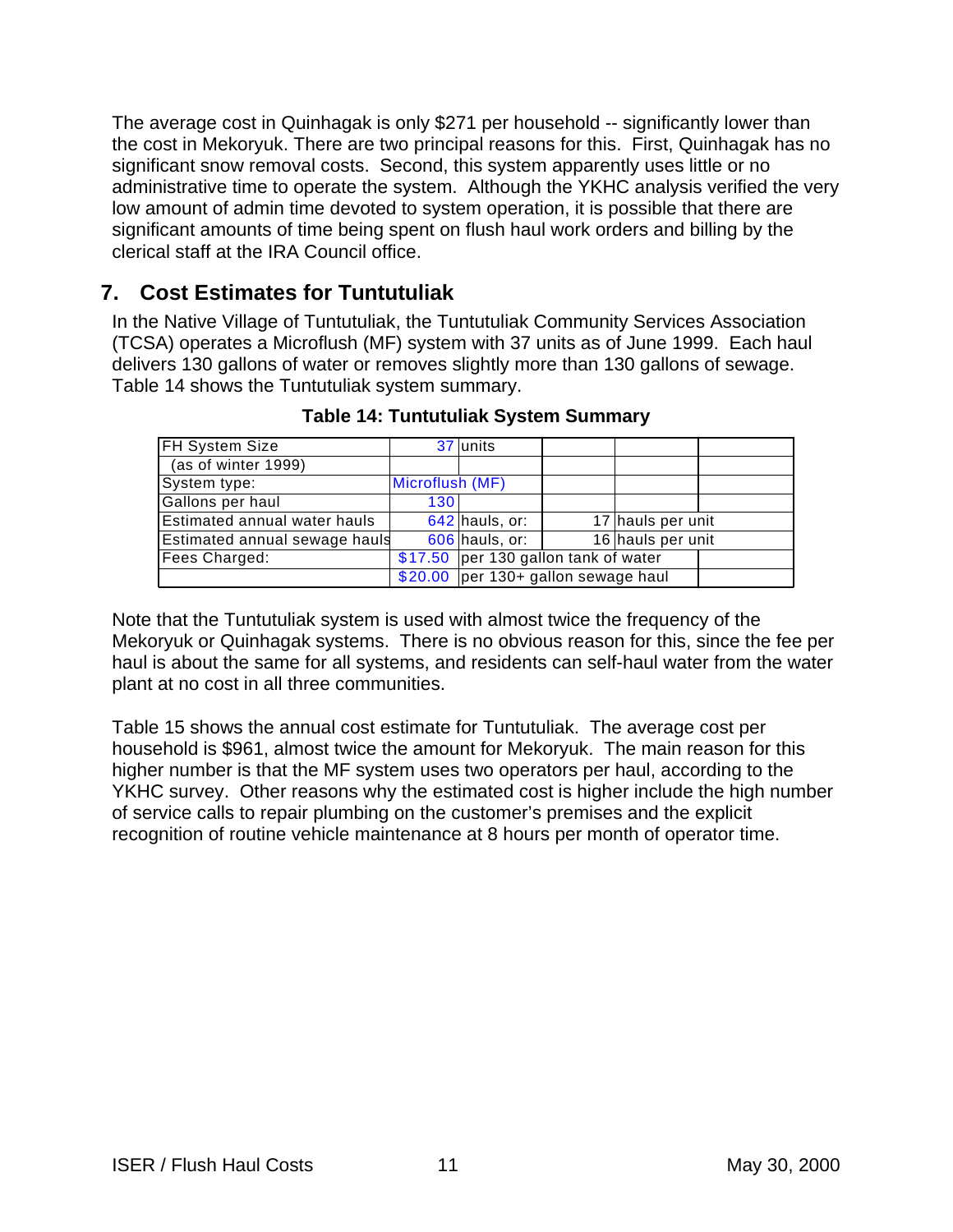### **Table 15: Tuntutuliak Annual Operating Expenses for Flush Haul Service to 37 Units (based on data from 1/99 to 6/99)**

|                            |                       |                       |       |                          |                                            | FH             |
|----------------------------|-----------------------|-----------------------|-------|--------------------------|--------------------------------------------|----------------|
|                            |                       | total                 | FH    | FH                       | # of                                       | \$ per         |
| <b>Item</b>                |                       | amount                | share | amount                   | households household                       |                |
| Labor -- water             |                       | 12,626                | 100%  | 12,626                   | 37                                         | 341            |
| Labor -- sewage            |                       | 12,879                | 100%  | 12,879                   | 37                                         | 348            |
| Fuel                       |                       | 216                   | 100%  | 216                      | 37                                         | 6              |
| Access (snow removal)      |                       | 672                   | 100%  | 672                      | 37                                         | 18             |
| Equipment depreciation     |                       | 650                   | 100%  | 650                      | 37                                         | 18             |
| Equipment routine O&M      |                       | 3,544                 | 100%  | 3,544                    | 37                                         | 96             |
| <b>Repairs to Plumbing</b> |                       | 1,618                 | 100%  | 1,618                    | 37                                         | 44             |
| Supplies                   |                       | $\blacksquare$        | 100%  |                          | 37                                         |                |
| Travel                     |                       | ÷                     | 100%  |                          | 37                                         | $\blacksquare$ |
| Admin, Accounting & Legal  |                       | 3,365                 | 100%  | 3,365                    | 37                                         | 91             |
| Rent                       |                       |                       | 100%  |                          | 37                                         |                |
| Telephone                  |                       | $\blacksquare$        | 100%  | $\overline{\phantom{0}}$ | 37                                         | $\blacksquare$ |
| Other                      |                       |                       | 100%  |                          | 37                                         |                |
| <b>Total</b>               |                       | 35,570                |       | 35,570                   | 37                                         | 961            |
|                            |                       |                       |       |                          |                                            |                |
|                            | Total number of hauls |                       |       | 1,248                    | $(642 \text{ water} + 606 \text{ severe})$ |                |
|                            |                       | Average cost per haul |       | \$<br>29                 |                                            |                |

# **8. Comparisons and Discussion**

### **Comparison of the Four Small Vehicle Systems**

As a way of drawing together and summarizing the data, the following two tables present a comparison of the four small vehicle systems operating in southwest Alaska. The operating cost of flush haul service (over and above the cost of providing water at the treatment plant) varies from less than \$300 per unit per year (Quinhagak) to almost \$1,000 per unit per year (Tuntutuliak).

When cost is measured in terms of gallons of water delivered, it ranges from 13 cents per gallon in Quinhagak to 61 cents per gallon in Mekoryuk. Tuntutuliak residents pay about 43 cents per gallon. Thus, Tuntutuliak residents pay more total dollars per year partly because they have significantly more water delivered. There is not enough data to calculate a per gallon cost for Nunapitchuk.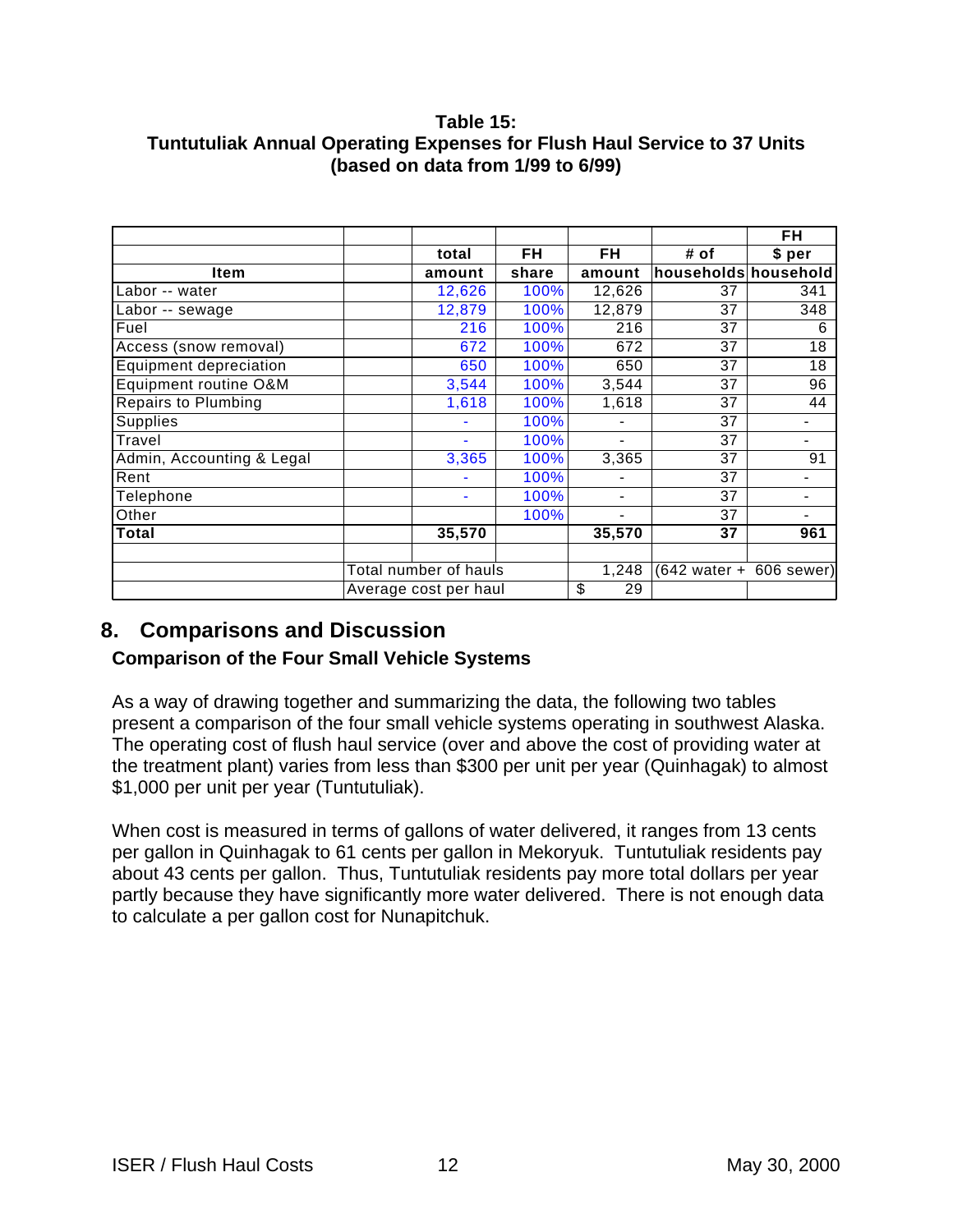|                                       | Nunapitchuk Mekoryuk |           |              | Quinhagak Tuntutuliak |
|---------------------------------------|----------------------|-----------|--------------|-----------------------|
| units served                          | 20                   | 65        | 44           | 37                    |
| <b>Level of Service</b>               |                      |           |              |                       |
| Water                                 |                      |           |              |                       |
| fees, \$ per haul                     | 20.00                | 22.50     | 15.00        | 17.50                 |
| hauls per unit per year               | unknown              | 8         | 11           | 17                    |
| gallons per haul                      | 100                  | 100       | 200          | 130                   |
| gallons per unit per year             | unknown              | 828       | 2,141        | 2,256                 |
| Sewage                                |                      |           |              |                       |
| fees, \$ per haul                     | 20.00                | 22.50     | 20.00        | 20.00                 |
| hauls per unit per year               | unknown              | 12        | 10           | 16                    |
| gallons per haul                      | 100                  | 100       | 200          | 130                   |
| gallons per unit per year             | unknown              | 1,165     | 2,073        | 2,129                 |
|                                       |                      |           |              |                       |
| <b>Reported Cost of Service</b>       |                      |           |              |                       |
| Direct Labor -- water haul            |                      | 4,907     | 4,634        | 12,626                |
| Direct Labor -- sewer haul            |                      | 6,904     | 4,130        | 12,879                |
| Direct Labor -- snow removal          |                      | 9,460     |              | 672                   |
| Direct Labor -- plumbing              |                      |           |              | 1,618                 |
| **Direct Labor -- Total               | 14,113               | 21,271    | 8,763        | 27,795                |
| <b>Fuel &amp; Electricity</b>         | 913                  | 680       | 555          | 216                   |
| <b>Equipment depreciation</b>         |                      | 1,788     | 867          | 650                   |
| Equipment O&M                         | 30                   | 1,278     | 1,632        | 3,544                 |
| Admin, Accounting & Legal             |                      | 7,625     | 127          | 3,365                 |
| Office Expense & Other                | 306                  |           |              |                       |
| <b>Total Reported Cost of Service</b> | \$<br>15,362         | \$32,641  | \$<br>11,944 | \$<br>35,570          |
|                                       |                      |           |              |                       |
| Cost per Unit per Year                | \$<br>768            | \$<br>502 | \$<br>271    | \$<br>961             |

**Table 16: Comparison of the Four Small Vehicle Flush Haul Systems**

### **Table 17: Cost of Service per Unit and per Gallon**

|                                         |                                                     | Nunapitchuk   Mekoryuk |           |             | Quinhagak  Tuntutuliak |
|-----------------------------------------|-----------------------------------------------------|------------------------|-----------|-------------|------------------------|
| <b>Cost Per Unit Per Year Breakdown</b> |                                                     |                        |           |             |                        |
|                                         | <b>Direct Labor</b>                                 | 706                    | 327       | 199         | 751                    |
|                                         | Equipment (Fuel, O&M, Depr)                         | 47                     | 58        | 69          | 119                    |
|                                         | Admin & Office                                      | 15                     | 117       | 3           | 91                     |
|                                         | <b>Total Cost per Unit per Year</b>                 | 768<br>\$              | 502<br>\$ | 271<br>\$   | 961                    |
|                                         |                                                     |                        |           |             |                        |
|                                         | Total Flush Haul Cost per Gallon of Water Delivered |                        |           |             |                        |
|                                         | Gallons water per Unit per Year                     | lunknown               | 828       | 2,141       | 2,256                  |
|                                         | Total Cost per Gallon (of water deliver unknown     |                        | 0.61      | 0.13<br>\$. | 0.43<br>£.             |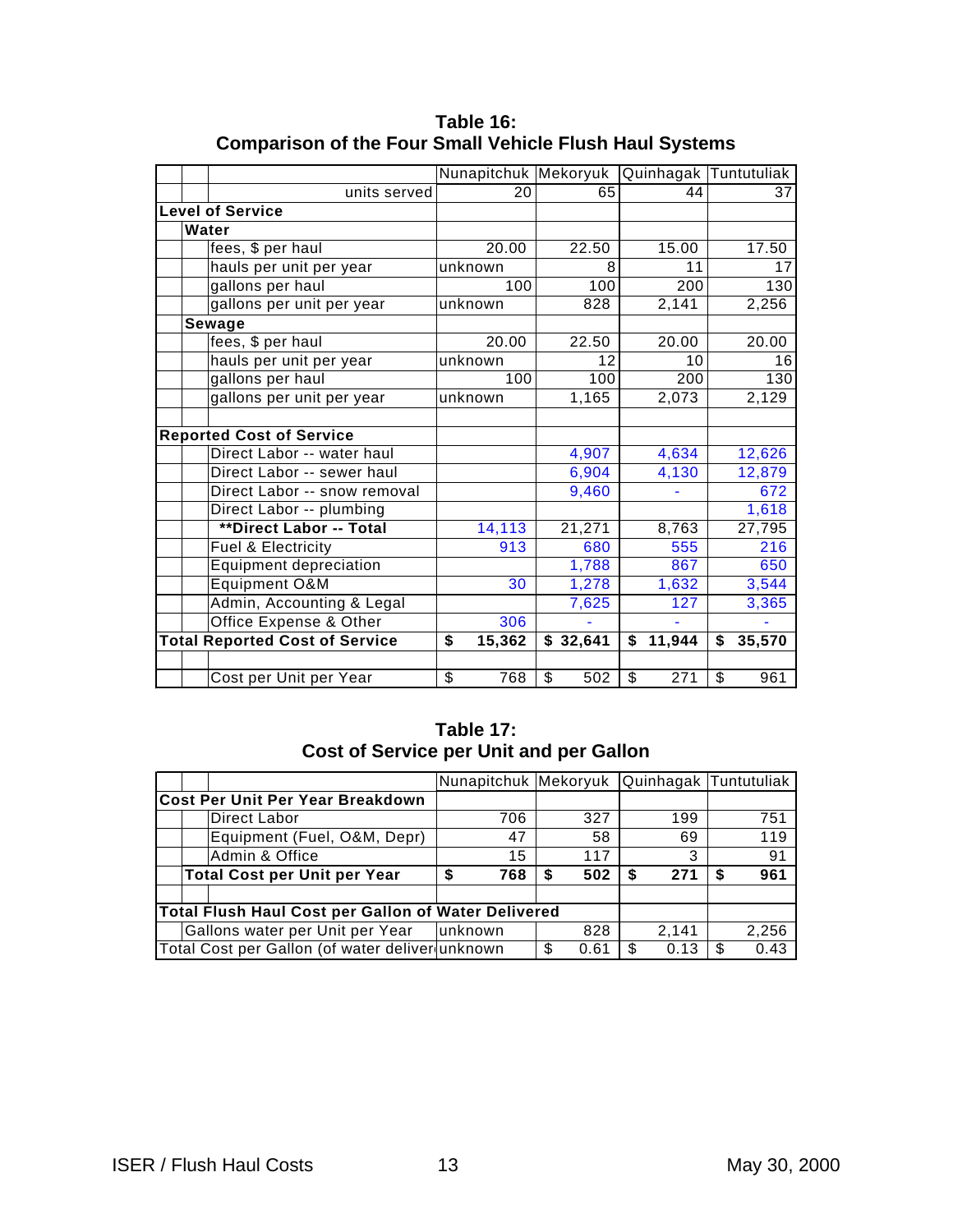**Figure 1:**